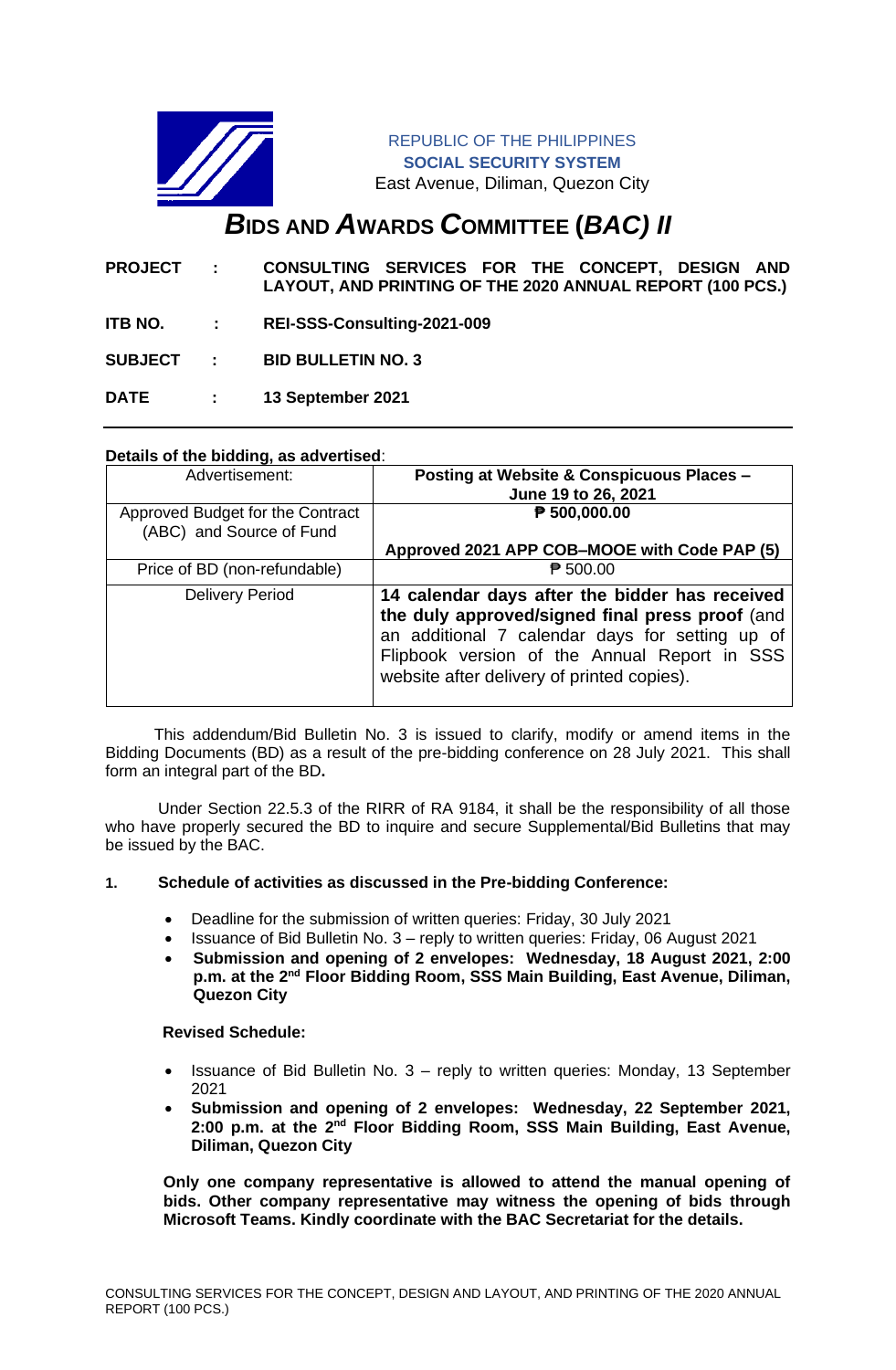## **2. Amendments/Clarifications – Annex "A"**

## **3. Documentary Requirements**

#### **a. 1 st Envelope**

- a.1 Bid Security (2% of the ABC for Cash or Manager's/Cashier's Check payable to SSS or Bank Draft of the ABC, 5% of the ABC for Surety Bond **or** Bid Securing Declaration – form supplied)
- a.2 TPF 1 Technical Proposal Submission Form
- a.3 TPF 2 Consultant's Reference : Relevant Services Carried out in the last five (5) years that best illustrate qualifications.
- a.4 TPF 3 Comments and Suggestions of Consultant on the Term of Reference and on data, services, facilities to be provided by the Social Security System
- a.5 TPF 4 Description of the Methodology and Work Plan for Performing the Project
- a.6 TPF 5 Team Composition and Task Projects including organizational chart indicating relationship amongst the Consultant
- a.7 TPF 6 Curriculum Vitae of the Team Composition
- a.8 Omnibus Sworn Statement (form supplied in the Bidding Documents)

#### **b. Checklist of the 2nd envelope:**

- b.1 FPF 1 Financial Proposal Submission Form
- b.2 FPF 2 Summary of Costs

#### **c. Additional Requirements to be submitted by the bidder with the Lowest Calculated Bid**

- c.1 2020 Income Tax Return filed through Electronic Filing and Payment System (EFPS) corresponding to the submitted Audited Financial Statement;
- c.2 Quarterly VAT for the period January to June 2021
- c.3 Documents listed in the Platinum Membership and updates, if any;
	- SEC/DTI Registration
	- 2021 Mayor's Permit
	- Valid Tax Clearance
	- 2020 Audited Financial Statement filed through EFPS
- **4.** Awarding shall be made to the bidder with the Highest Rated and Responsive Bid (HRRB).
- **5.** All documents that need notarization should be notarized by the Notary Public himself/herself who has the authority to do so for the current year. **A copy of the Authority to Notarize from the Notary Public must be submitted.**

Prepared by:

**ROSALYN AZUL-CONDAT** Acting Head BAC Secretariat Department